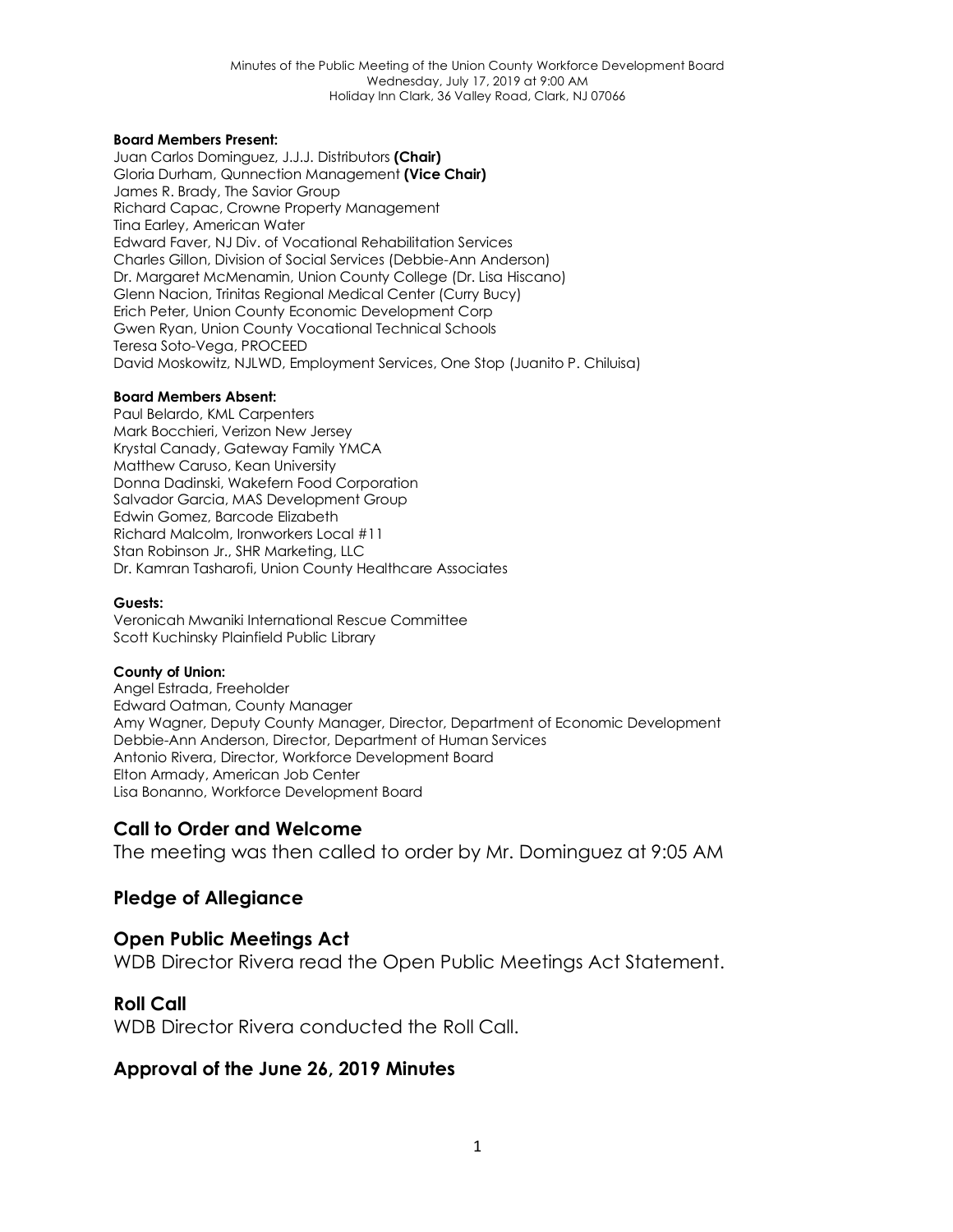A motion was made by Gwen Ryan and seconded by Richard Capac. The motion carried.

# **Resolutions of the UCWDB**

Resolution of the UCWDB Ratifying the Transfer of Workforce Innovation and Opportunity Act Expenses from Program Year 2018 to Program Year 2017 (**Resolution No. 2019-12).**

Director Rivera provided an explanation for the need for this resolution. He commenced his discussion by stating that the resolution was straight. He explained that we have been employing the use of First In, First Out (FIFO) Accounting. You need to expense any funds first that came in prior to expensing current funding dollars. What happens most of the time is that funds from the prior year from which you are exiting are encumbered and not being spent. There is a big difference between being encumbered and not being expensed. If they are encumbered, but not obligated to a contractor, and not being drawn down, it makes it difficult to not send those funds back unless we transfer them from 2017 to 2018 and occupy what would have been that available balance. This is a common practice in retail. What comes into the store first, leaves the store first. With that said, if you see the second page of the resolution, you will see all these line item transfers from PY 2017 to PY 2018. As a result of these transfers, we did not have to send any money back. If not for the transfers, we would have sent back \$1,130,886.00 from fiscal year 2017.

A motion was made by James Brady to move Resolution 2019-12. It was seconded by Richard Capac. The motion carried.

Resolution of the UCWDB Ratifying the Amendments to the Program Year 2019 Union County Workforce Area Budget **(Resolution No. 2019-13)**.

Director Rivera addressed this resolution. He stated that when we voted on the budget at the June 26th meeting, we did not have a notice of obligation from the State of New Jersey. We had not secured TANF funding as well as corporate security funds for the budget we produced. We were not able to get together a proper budget and there were some changes which needed to be made to the 2019 budget. These changes are highlighted in yellow on the second page. We had to move some items around and we need to ratify those changes in order to make sure that there is transparency. What is significant about this is that we have the need to have a comprehensive American Job Center. The idea of putting so much funding into training accounts is no longer valid because the emphasis is shifting to offering an entire gamut of services at the AJC. We need to put the emphasis on job placement, not just on job training. The resources are there for job training. However, the emphasis needs to be on job placement. We need to do this in the most efficient, effective manner. That could mean that instead of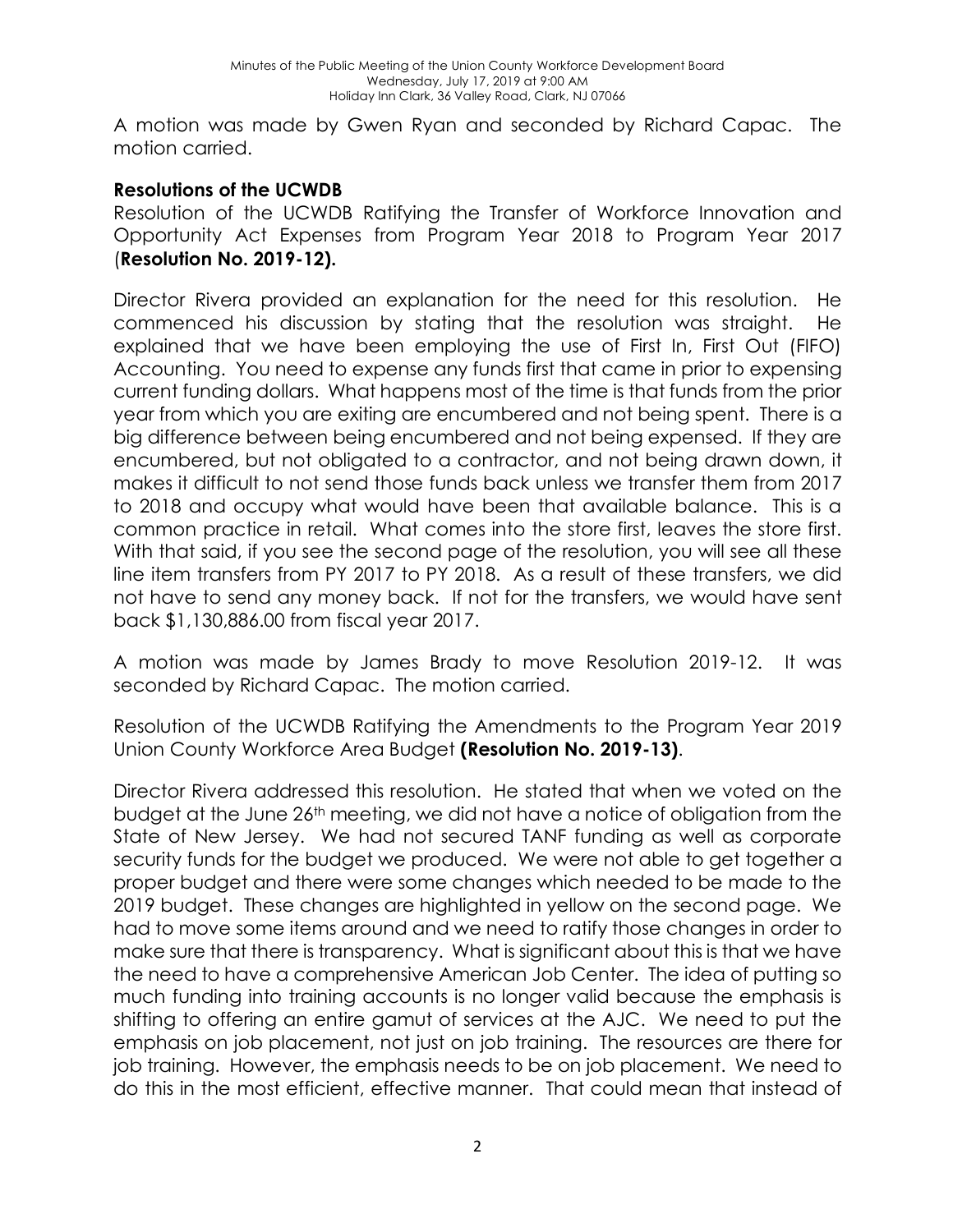an individual training strategy, there will be an on the job training opportunity. For example, Richard Capac is looking for a job. He has a good resume. He just needs a little work. He has a college degree. He doesn't need training. He needs a door open into an employer. We can say to Richard, here is a grant for \$5,000.00. Take it to your employer and let them know that we will subsidize your employment for up to \$5,000.00. Richard, with his resume will have a greater opportunity to knock on that door and say that I am bringing something to the table. He can say that my resume is good and I am bringing something to the table. OJT has proven itself on a national level to be successful. Apprenticeships are another opportunity. Individual Training Accounts have been the way that we have gone in the past. The jury is still out as to their efficacy. We need to have the entire menu of job development available at the AJC.

Chairman Dominguez interjected with a question. He wanted to know what we are doing on the outreach side. He wished to know if we are reaching out to the employers. He also stated that the grant programs that we have are the best kept secret in Union County.

Antonio replied that outreach will definitely be a function of the AJC. They are working on strategies to do an outreach program. We can recommend policies to them. The board can recommend them.

Elton Armady interjected that we may look at the Labor Market Index regarding the in demand careers. We are also looking at the top employers in Union County and can fare with them accordingly. If you build a relationship with an employer that would make it easier to get people in the doors. That would be another strategy.

Debbie-Ann Anderson stated that there would be a lot of opportunities where you network with a group like ADSO which stands for the Airport Development Services Opportunity. They have different activities. They have an expo at the airport at least twice a year. At the expos they have at least forty different employers. We are also looking in to how we can work with the state as well. The trend is to look at the unemployed worker as opposed to looking at those who going from welfare to work. How do we bridge the gap between the unemployed and dislocated workers and link them to the core properties of state as well as local funding sources?

Elton added that the one thing we haven't done in a while is to have a job fair. We are looking to bring the partners to the table and have one. Specifically, it will be targeted to individuals that come out of our programs. We can see how many people will get jobs as a result of these relationships.

Teresa Soto-Vega stated that the Port Authority opened an office in Elizabeth related to the Terminal One Project. It will be dedicated to Union County residents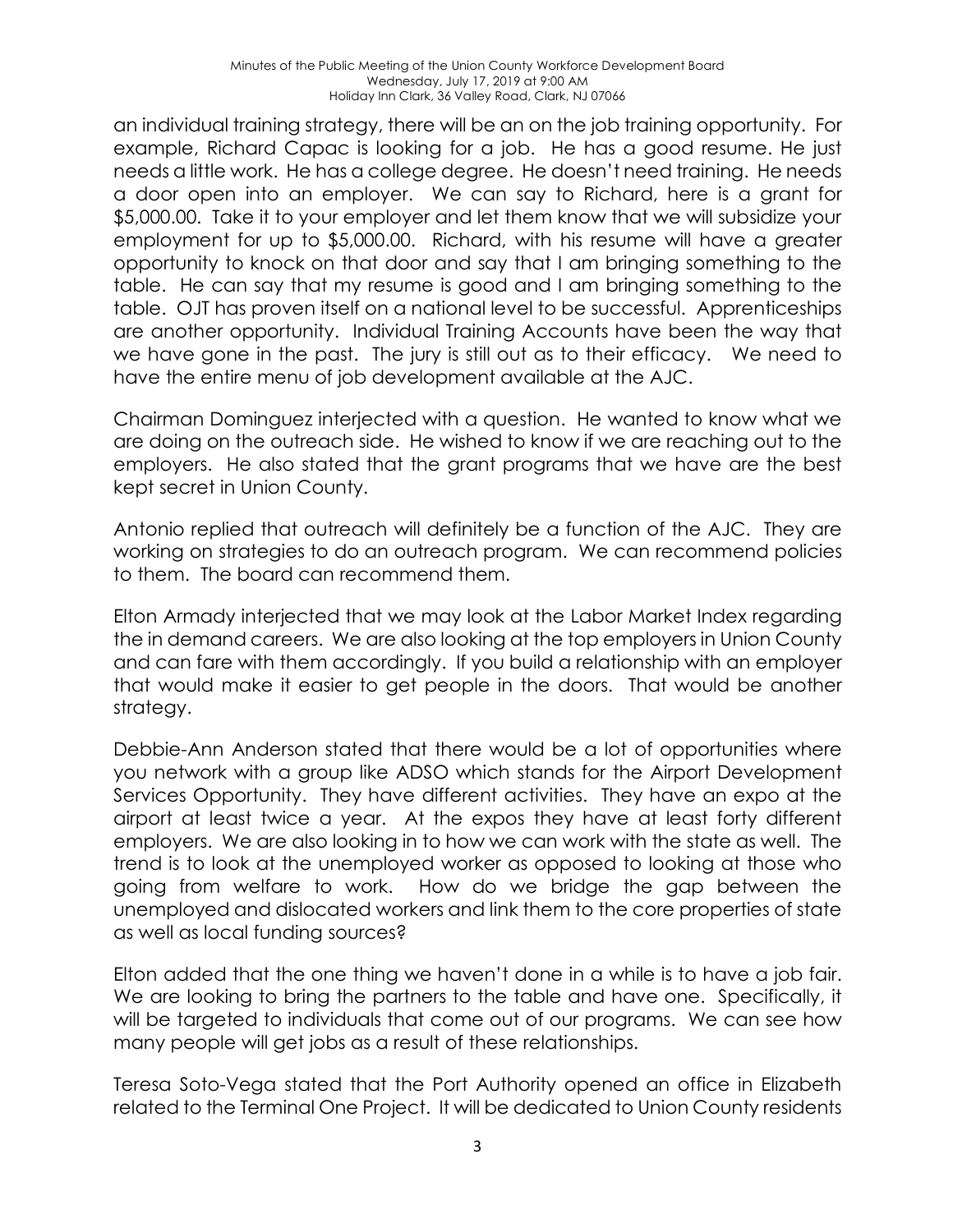only. We are working closely with them. They are relying on us to find Union County people to work on that project. There are a ton of jobs associated with that. Some are very high paying jobs.

Dr. Hiscano spoke of how the job developers within her organization are working with all the aforementioned programs.

There was a question as to whether funding from the ITA's would be involved.

Director Rivera responded that it is reframing the purpose of the funds. He referred to the Line Item budget that accompanied the resolution. He stated that it was rebranding the funds so that the AJC would be able to do the comprehensive job that it has been tasked to do, not just ITA's. These are Federal requirements.

A motion was made by Richard Capac to move Resolution 2019-13. It was seconded by Teresa Soto-Vega. The motion carried.

Resolution of the UCWDB Ratifying the Amendments to the Program Year 2018 Carry-Over Grant Funds of the Union County Workforce Area Budget **(Resolution No. 2019-14)**.

Director Rivera stated that the main focus of the resolution is to transfer \$202,045.00 for WIOA Dislocated workers who are currently in training. These funds were originally approved in February of 2019. Part of the amendment is related to funds encumbered that would not have been expended by June 30<sup>th</sup>. There were negotiations and discussions between the WDB and Amy Wagner. There seems to have been a miscommunication that occurred. The contracts involved continued to be encumbered as if the budget wasn't amended. There was \$232,045.00 in contracts in the old budget that should be in the new budget. If you look at line 31 column D of the attachment, this involves WIOA Dislocated Workers who are already in training. Director Rivera specifically referenced the  $5<sup>th</sup>$  and  $6<sup>th</sup>$  whereas' in the resolution. The amendment to the budget requested by the agency was never properly approved. These are people already in training and the funds have been made available from Resolution 2019-12. The funds have been freed up.

There was some confusion from the board as to the purpose of the resolution as the funds were committed prior to June 30<sup>th</sup> of this year which would have been part of program year 2018.

Director Rivera replied that the funds would not have been expended by the end of the program year, thereby necessitating the resolution.